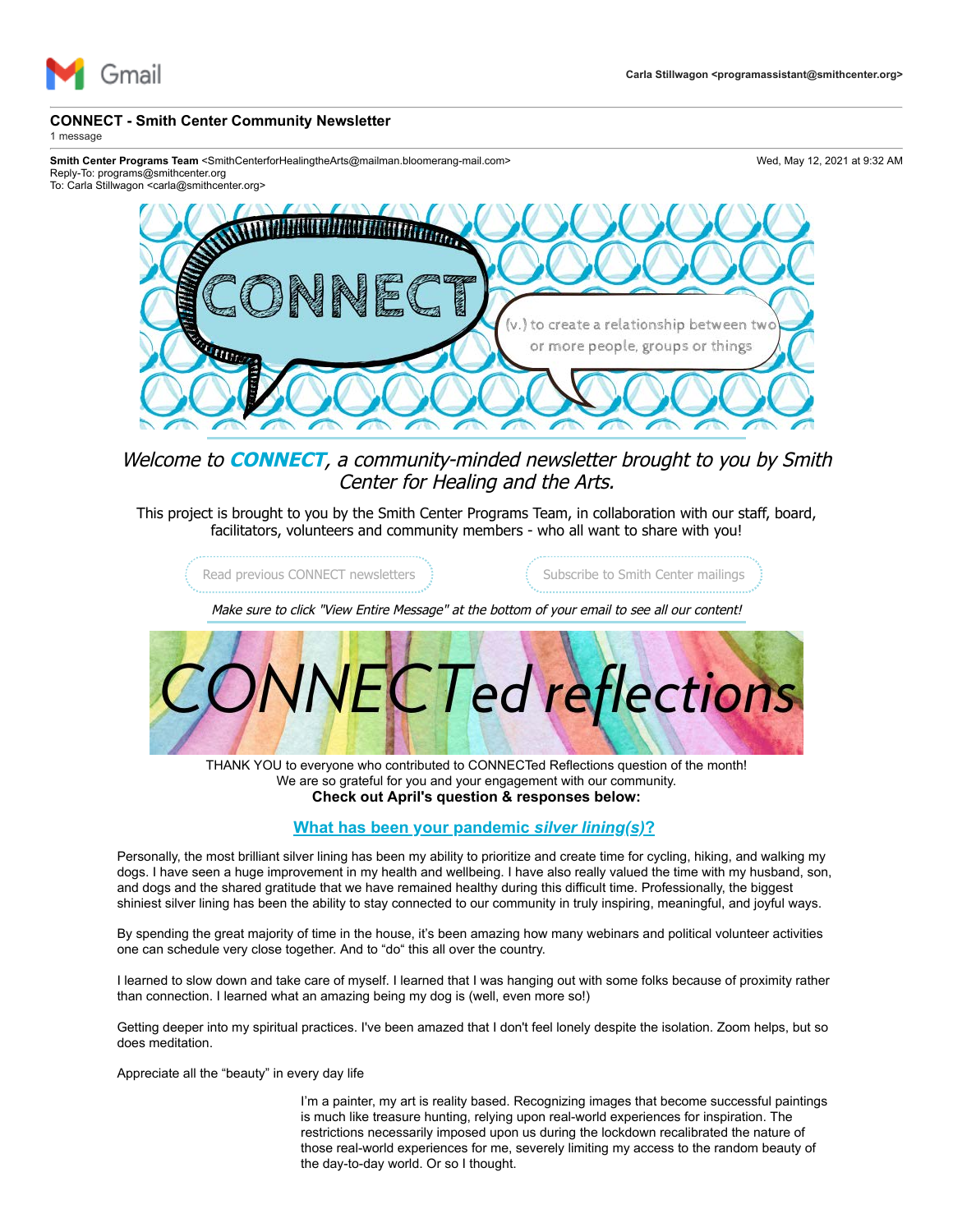

A fine example of a silver lining? The routine hiring of contractors to paint and repair my studio building took on new meaning during lockdown. The work that they had to do was complicated, noisy and disruptive, something I would have normally considered an annoying inconvenience. But this time when they showed up, after so much isolation, all I saw was a rich source of inspiration.

*"Orlando, Wilfredo and Dave", oil on canvas, 42"x 52", 2021.*

Best silver lining for me so far is that our far-flung family (spanning the North American continent, have spent more time together in our now bi-weekly zoom call. We've seen and learned so much more about each other. We are learning to talk respectfully across some pretty profound political differences. There is hope! Best, best part has been welcoming Riley, my nephew's baby daughter, the newest member this past year.

On January 1, 2020 (pre-Covid-19), I decided to start cooking 100% plant based meals for myself; to explore new grains, vegetables, and fruits; to eliminate all processed sugar, flour, and excess oil; and to eat 3 regular meals a day. I had been dining out 10+ meals a week (no typo). My credit card bill and I were busting out all over. Covid-19 made it easy to eliminate all visits to restaurants, carry-outs, and convenience stores. I lost 30 pounds in 3 months. By June 2020 my internist reported that I had "perfect lab results." I had no comprehension of what he meant, as I'd never heard such a report before. My health has continued to stabilize and improve and weight has stayed off because I continue those protocols with encouragement from friends and family. I maintain friendships and contacts via phone, Zoom, email, and writing letters and cards. I have learned to be at peace with myself during these past 16 months. It's a sweet place to live. I do look forward to rejoining friends and family at events and meetings this year, and to finding ways to share time with them where food is not the point of our activity together.

I actually love not having to run from one place to another! I've stayed socially connected on Zoom and have even "seen" more friends for virtual happy hours, exercise classes, etc., from all over the country and world, thanks to technology and our less hectic schedules! :)

Being outdoors in fresh air, in nature, watching and smelling spring unfold!

My adorable and inquisitive baby/toddler.

My pandemic silver lining has been virtual streaming exercise classes. I alway had trouble committing to more than a daily walk, but now I do exercise classes 4-5 times a week and still walk 3-4 times a week. I'm in much better condition than I'd be without these.

Lots of loving cuddles throughout the days with my partner; turning inward and having more time to relax and confront trauma; growing our bookshelves and blowing through more books than we've read in years combined!

Spending more time with family.

The pandemic's silver lining for me is giving me the opportunity to participate in events via Zoom that I might not attend in person. The Zoom communities I've participated in have kept me from feeling isolated and alone.

1. Reconnecting with three of my oldest friends for monthly Zoom. (all four of us hadn't been together in years)! 2. Unconditional love of Taz (my dog) is the best medicine. Taz teaches me every day that the present is all that matters belly rubs and dog kisses make everything better!

3. I've been practicing more gratitude!



May is Mental Health Awareness month, and this year Mental Health America (MHA) has published a very helpful **Tools 2 Thrive kit**, which "everyone can use to improve their mental health and increase resiliency regardless of the situations they are dealing with."

It provides information on such topics as adapting after trauma and stress, dealing with anger and frustration, getting out of "thinking traps," processing big changes, taking time for yourself, and radical acceptance. The toolkit's core message is about the need to "reduce the stigma around mental health struggles, because that stigma often prevents individuals from seeking help."

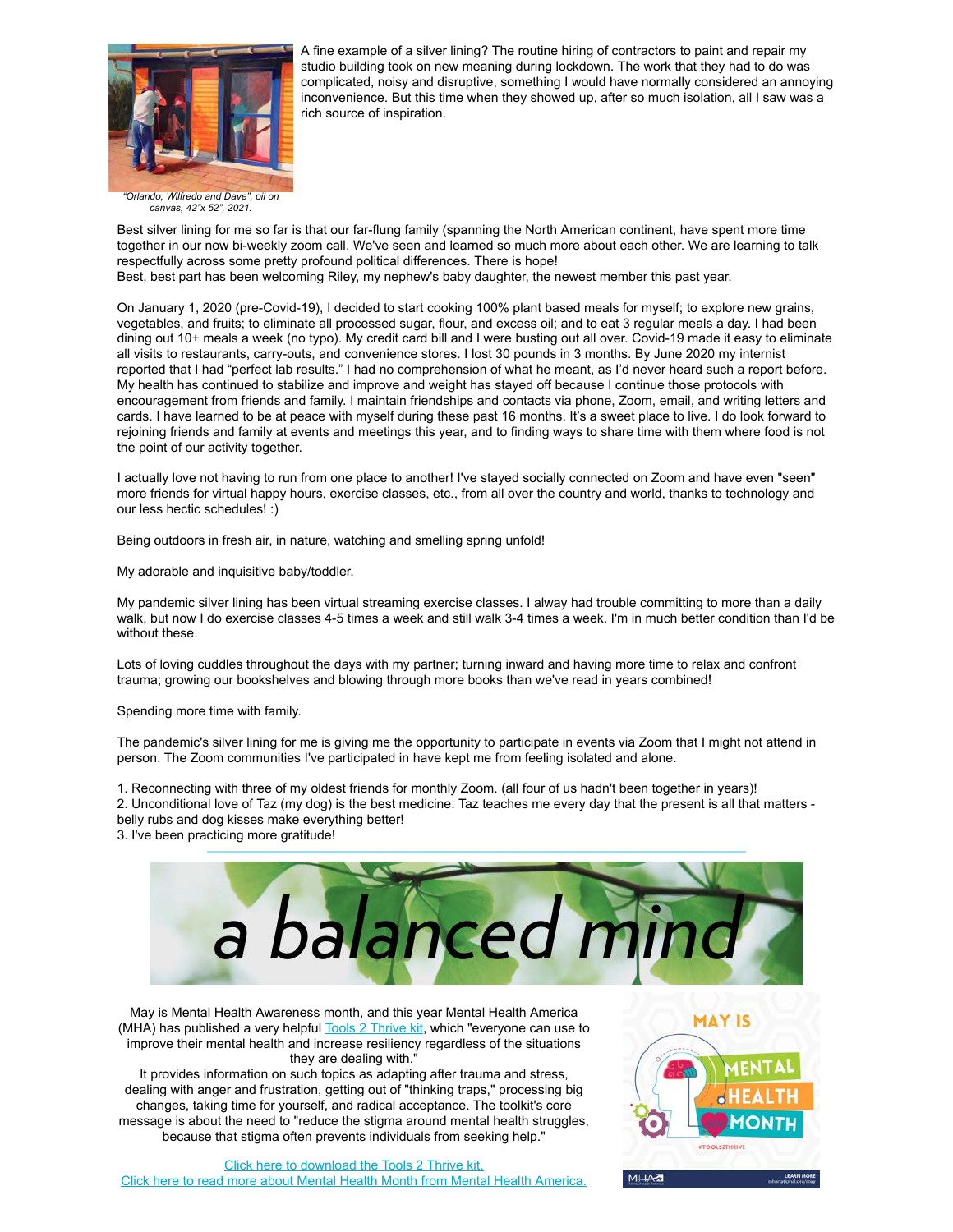



For several weeks, when asked how I was doing, I would say that I'm "okay, but feeling blah. Tired and out of sorts, kind of sad but also happy at times." I didn't know what to make of it. I kept thinking I would snap out of it, but it wasn't going away. One day, I saw this headline on Twitter - "There's A Name for the Blah You're Feeling: It's Called Languishing" and I jumped to read it. The article captured how I was feeling and it gave me some hope. I was so heartened to read the article that I shared it with it my friends and my colleagues at SC. We thought it was so important that we are sharing it with you - our beloved SC community.

If you are languishing too - know that you are not alone. Let me know what you think of the article @ [lisa@smithcenter.org.](mailto:lisa@smithcenter.org?subject=Response%20to%20NYT%20Languishing%20Article)

Click here to read *[There's a Name for the Blah You 're Feeling: It's Called Languishing](https://u4479449.ct.sendgrid.net/ls/click?upn=zo8Ua-2B6RLwPnL5UA8x7bEa-2B181cmQWYfbTmB8W5OuZ3iNaH5w-2BwmzmgBBGutc6DTi1AlPW0IrBR5-2F6Ikm-2Bw73MYTQ4qPqTs457KSPTDzaer9k-2BxyUF5m6MMSu1lvuEMpwb4kaR12vv0n3yNojzmrkQ94qqNL1gairL7Go-2B2IhtENfwn-2FeR8oBA6amu6bxLr2iJYWaRSc8TsBD4RGbl6-2BPjM-2BGs6RotTqBaZrKs7WfLBXPhZjSKkh810odl-2FEaBktMjXF_5WEKUCHOOKEmpAePquxKW8mz8KxSlNJE8q6LGByFHASLHkY3PAVnX0uan0usBqR4ZgOg70CAYmaHqAqs2ECz4MumhDSU6e2ReAjaDnJuqUHldRl5mHPEZeH8qDbsz4upOVhRTCNwmJdk0qm0AHNnBguz9SC8jjNY6obgMh4owxlhzSZqhDwPJdYrNCZI3dv0LbdvlNXvedEYQByLn-2FmsUXWMrcJWsntXIco1-2Bbufc3hMH8jkrzPp4BofP2NGk07qsepP-2BA-2B1WytA2H4c8up70zBz-2FnxlNg5bUwi11W8eF6s-2FR0rh8k1JUsCGSxzj-2FHvXyeqDgIGlj6iNnkUY8G94gVll5OehQl7RpEWZIz88fN7PYDeQ4CAiN1hg5LVVIqk9zKa4IqpfuT3LJlUmcnWEkg-3D-3D)* by Adam Grant for The New York Times.

*PC: Manshen Lo*

*Lisa Simms Booth, Executive Director, Smith Center*



*We understand that the nervous system has a biological imperative to be changeable, adaptable and malleable to ensure our survival. The brain can literally change its structure and function in relation to those needs. Anytime we learn or experience something new, we're working with that process of neuroplasticity.*

*Damaged nerves, whether from chemotherapy or structural injury heal slowly. The good news is that something interesting happens when we use movement to improve and build on lost movement abilities.* 

"The Feldenkrais Method® of somatic education uses gentle movement and directed attention to help people learn new and more effective ways of living the life they want. You can increase your ease and range of motion, improve your flexibility and coordination, and rediscover your innate capacity for graceful, efficient movement." Check out the resources on their website, including a long list of classes, to discover a simple and effective movement practice.

Click here to read *[Becci Parsons Talks about Reclaiming Her Life from](https://u4479449.ct.sendgrid.net/ls/click?upn=3sgrXn5Ev5tKVcoBK0A6CvqjnNMGoZLjMGBWLSlgeKu5jS0oNRQedLfa7gwmbmW5-2FsQ9cSaLojJJi-2F708vGosIFs-2FRw1AaJIOltSIqBqNp0F1kM4QkDlu8QByUqf4ru73Pd4q5xug2tKThTiOBOsmQ-3D-3D2ah0_5WEKUCHOOKEmpAePquxKW8mz8KxSlNJE8q6LGByFHASLHkY3PAVnX0uan0usBqR4ZgOg70CAYmaHqAqs2ECz4MumhDSU6e2ReAjaDnJuqUHldRl5mHPEZeH8qDbsz4upOVhRTCNwmJdk0qm0AHNnBguz9SC8jjNY6obgMh4owxlhzSZqhDwPJdYrNCZI3dv0LbdvlNXvedEYQByLn-2FmsUXWMrcJWsntXIco1-2Bbufc3hMH8jkrzPp4BofP2NGk07qdNWeoQJWF4moqfUu9bXI8EN2kA68YEw4ObKWW-2BIl8SgxJ5prB3q5MfR1b-2BVFbQZpbeyfZun308BjXHmeO7f-2B-2B-2FapavF3-2F86S-2FtBcNSHNW-2Fy3Wg-2FJXkL9qNqxwcLuTo-2FnWDA-2F47KFXWCajFFqn5dYJA-3D-3D) Neuropathy*[.](https://u4479449.ct.sendgrid.net/ls/click?upn=3sgrXn5Ev5tKVcoBK0A6CvqjnNMGoZLjMGBWLSlgeKu5jS0oNRQedLfa7gwmbmW5-2FsQ9cSaLojJJi-2F708vGosIFs-2FRw1AaJIOltSIqBqNp0F1kM4QkDlu8QByUqf4ru73Pd4q5xug2tKThTiOBOsmQ-3D-3D9Mrr_5WEKUCHOOKEmpAePquxKW8mz8KxSlNJE8q6LGByFHASLHkY3PAVnX0uan0usBqR4ZgOg70CAYmaHqAqs2ECz4MumhDSU6e2ReAjaDnJuqUHldRl5mHPEZeH8qDbsz4upOVhRTCNwmJdk0qm0AHNnBguz9SC8jjNY6obgMh4owxlhzSZqhDwPJdYrNCZI3dv0LbdvlNXvedEYQByLn-2FmsUXWMrcJWsntXIco1-2Bbufc3hMH8jkrzPp4BofP2NGk07qtC-2BryPL11FF-2BxmvXa1HfYT6gYZdisyWdLGop8eHjOtOX8QDYz3iG-2FpODizqEtX9YEnPmY7mhKc6v1FvV1QreZ1tP3yDY94Fmr36-2Bj0YJIDQ-2FWIVlM1fh4r5yu21ufohNtQYe6GQp-2FZ9d0Knxo7mtNA-3D-3D) [Click here to read more about the Feldenkrais Method® and the class schedule.](https://u4479449.ct.sendgrid.net/ls/click?upn=3sgrXn5Ev5tKVcoBK0A6CvqjnNMGoZLjMGBWLSlgeKtuk0BrrG2SXczusUr2yZ0GTlY29UpyiAxyX6kOi81gmQ-3D-3D07v1_5WEKUCHOOKEmpAePquxKW8mz8KxSlNJE8q6LGByFHASLHkY3PAVnX0uan0usBqR4ZgOg70CAYmaHqAqs2ECz4MumhDSU6e2ReAjaDnJuqUHldRl5mHPEZeH8qDbsz4upOVhRTCNwmJdk0qm0AHNnBguz9SC8jjNY6obgMh4owxlhzSZqhDwPJdYrNCZI3dv0LbdvlNXvedEYQByLn-2FmsUXWMrcJWsntXIco1-2Bbufc3hMH8jkrzPp4BofP2NGk07qFZljtSgeS1jfIzf4Mj-2BkHLlvcVBo8i-2BY7wOwJHS58KlTGdDK5AxI-2F5cAALB5McffY2dZRKCEfne6Lb0NtdNykmRRKL7JmPc-2BS-2FIlO94sY9Jg06yb6cO8ivVWeZ2F6rufc8QUDPEN3EmJgtMgYpb8mg-3D-3D)



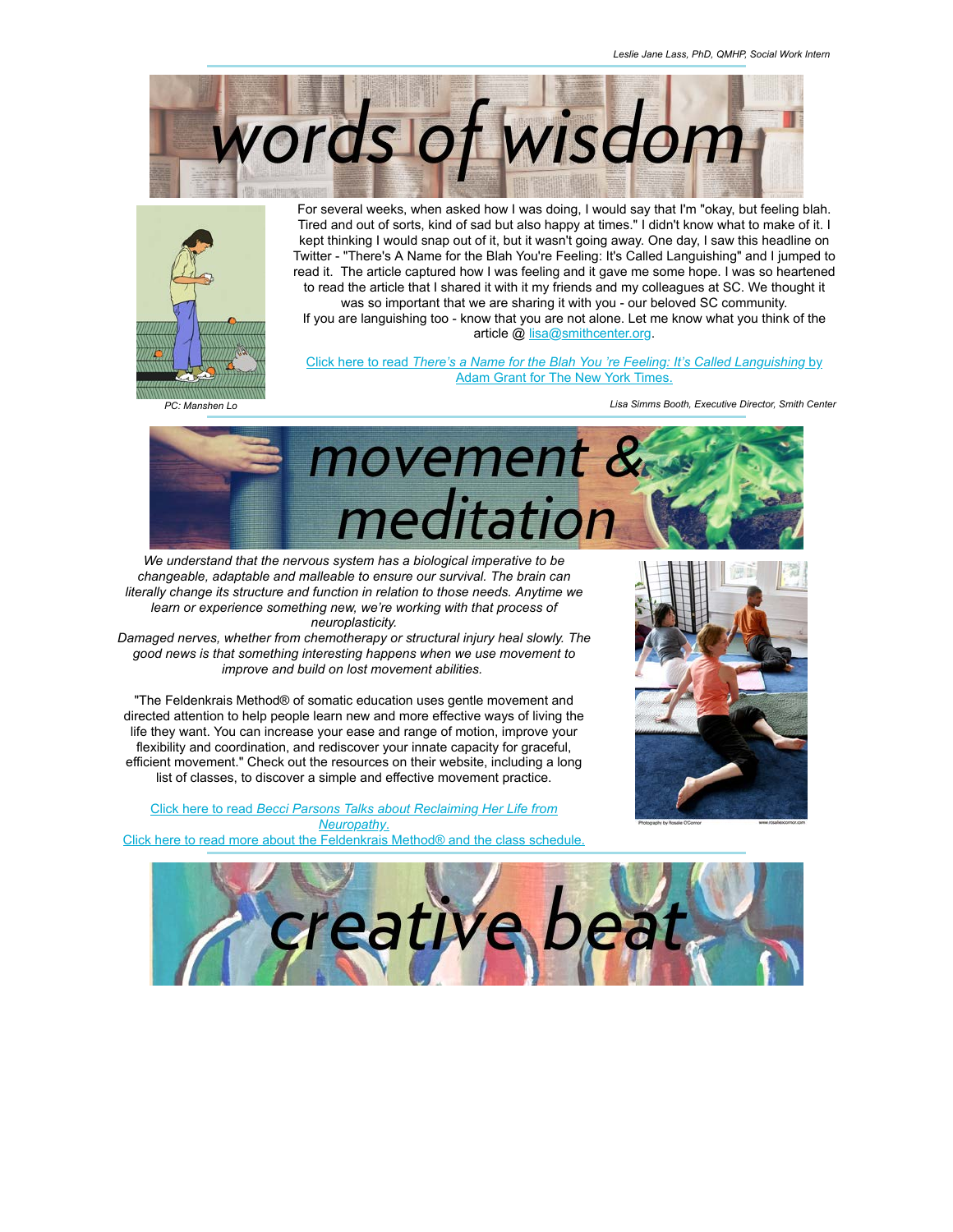

*In February 2019 over 100 volunteers delivered 36,000 Soul Boxes to the Oregon State Capitol, one Box for every person killed by gunfire in the US during 2018. Photo credit: Paul Fardig*



*3,000 Soul Boxes on display at Cerimon House, Portland, OR. January 2019. Photo credit: Nathan V. Holden*

The [Soul Box Project](https://u4479449.ct.sendgrid.net/ls/click?upn=3sgrXn5Ev5tKVcoBK0A6Cqfwr8mv9gKTY1GtxPK8bTIIX4KyDvpNL1t3zyiTo4jLV1F-2F4rl8pwde9CuZ4LgoQw-3D-3D91ga_5WEKUCHOOKEmpAePquxKW8mz8KxSlNJE8q6LGByFHASLHkY3PAVnX0uan0usBqR4ZgOg70CAYmaHqAqs2ECz4MumhDSU6e2ReAjaDnJuqUHldRl5mHPEZeH8qDbsz4upOVhRTCNwmJdk0qm0AHNnBguz9SC8jjNY6obgMh4owxlhzSZqhDwPJdYrNCZI3dv0LbdvlNXvedEYQByLn-2FmsUXWMrcJWsntXIco1-2Bbufc3hMH8jkrzPp4BofP2NGk07qNzg8sLqR-2B98wO15AuwZCPk1a02vvgqcNO01dvQZxynkQZK-2FOm9B8X6yxpM2PlWVwcguDpfhxzcSWWwCayUwOMZT8a-2BpfRmD0yy0zmE-2BO7asP-2BbPc1G-2B2T5nt3-2Bljvrkn6EG7Q-2BoJAQzR-2BKfpuv9PxQ-3D-3D) collects and exhibits thousands of hand-folded origami boxes to raise awareness of the U.S. gunfire epidemic. Each Soul Box holds space for one life lost or injured by gun violence, defense, accident or suicide.

We are honored to be participating in the Soul Box Project as a community effort, alongside some special partners: Smith Center for Healing and the Arts, Friends of Oxon Run, Smith Center's Artist-in-Residence Program, the Joan Hisaoka Healing Arts Gallery, and the Thelma D. Jones Breast Cancer Fund.

Help us reach our goal of folding 500 Soul Boxes by this fall, and participate in one of our upcoming Virtual Soul Box-Making events. **Give yourself an hour to do something beautiful. Something creative. Something caring.** Bring your latest Soul Boxes to show. Newcomers and experienced Soul Box-makers are welcome!

[Click here to participate in a Virtual Soul Box-Making session on May 18th from 1-2pm ET.](https://u4479449.ct.sendgrid.net/ls/click?upn=3sgrXn5Ev5tKVcoBK0A6CgAHr74k0xcNCOw-2B-2F3C0qbce5MeJubdI-2BSI1r58WDULlLlju0aR-2BhWwv6GoZo6G7ASysHCBYL0Yla11zLRtLoPaw5bZG6ioqQq2YhJekc2CNqgaghgVb3x8iKtLtDs5P6Q-3D-3D4e0g_5WEKUCHOOKEmpAePquxKW8mz8KxSlNJE8q6LGByFHASLHkY3PAVnX0uan0usBqR4ZgOg70CAYmaHqAqs2ECz4MumhDSU6e2ReAjaDnJuqUHldRl5mHPEZeH8qDbsz4upOVhRTCNwmJdk0qm0AHNnBguz9SC8jjNY6obgMh4owxlhzSZqhDwPJdYrNCZI3dv0LbdvlNXvedEYQByLn-2FmsUXWMrcJWsntXIco1-2Bbufc3hMH8jkrzPp4BofP2NGk07qH6Aigqg8-2BTgGzNP-2B95eYSLb0hEjqpuCg2EdxD7uAL3euCo34ZDg7z-2BYCYmJDADHNBuCTrk-2FSeK5WvoyLAP91jox28D1g-2BdQ5pcM1KkGKU-2BmbUICOy9TNJSHxM-2BM-2BpzVhEvObL1-2FjIQBokAuUuDUMlA-3D-3D) [Click here to download our Soul Box flyer, to share with anyone who may be interested in participating.](https://u4479449.ct.sendgrid.net/ls/click?upn=3sgrXn5Ev5tKVcoBK0A6CgAHr74k0xcNCOw-2B-2F3C0qbclpov4UALDxxb0fS7hpvv21vG0rmGqF-2BAcQWyCBWLWF-2Fe8x-2F7KxHShaD33peoyXvcYJ5v23rAWyEHrP2T2LY60tFLjoPsk59KicLjpgUjrl27bODIs9eGrsJf6jY8aLtE-3DG76D_5WEKUCHOOKEmpAePquxKW8mz8KxSlNJE8q6LGByFHASLHkY3PAVnX0uan0usBqR4ZgOg70CAYmaHqAqs2ECz4MumhDSU6e2ReAjaDnJuqUHldRl5mHPEZeH8qDbsz4upOVhRTCNwmJdk0qm0AHNnBguz9SC8jjNY6obgMh4owxlhzSZqhDwPJdYrNCZI3dv0LbdvlNXvedEYQByLn-2FmsUXWMrcJWsntXIco1-2Bbufc3hMH8jkrzPp4BofP2NGk07qX9Tr1PWmcwTubdoLwiLBiBKFXT0QNFbomsXj6MoYVYZKbdi9BjxH88nfEZo573DxGhRkJbv-2FLAEzK3arn0AQhxOAXf1yopXk4ODu-2FQF27aGAMJb4yun1XP5IF5m4unPbOrss-2BoP1EceRhpm-2FPgwlaQ-3D-3D)



Welcome to *[Nurturing Resilience!](https://u4479449.ct.sendgrid.net/ls/click?upn=3sgrXn5Ev5tKVcoBK0A6Cpe-2BSlO1vPLgoqB6W1XeqY06zOXUsp420f-2BgYcp9T1mgCA5wH0h7r9vxRHIa3T7CKev7lTXlvPbykXAv8FP20pz0Wp-2FuxI2nf0CRf3HTSVlKFt8gaBcQPLJvZg7pHg1vsg-3D-3Dr-0L_5WEKUCHOOKEmpAePquxKW8mz8KxSlNJE8q6LGByFHASLHkY3PAVnX0uan0usBqR4ZgOg70CAYmaHqAqs2ECz4MumhDSU6e2ReAjaDnJuqUHldRl5mHPEZeH8qDbsz4upOVhRTCNwmJdk0qm0AHNnBguz9SC8jjNY6obgMh4owxlhzSZqhDwPJdYrNCZI3dv0LbdvlNXvedEYQByLn-2FmsUXWMrcJWsntXIco1-2Bbufc3hMH8jkrzPp4BofP2NGk07qFVu6ZibCuMd-2BueYK6NAhf2Hna1VRdTAeRxhZz9cHU-2BtKKGPYtj60w26cIhBYE3jZA5HkdvXiN0tD5R2-2BsaIlSOiAqMqvgzzzIURqjwZ8dZz32Jl1CAAA-2Ff5DnZyzefr7DdG2O5wYguc-2BQmVvTjX9Vg-3D-3D)* Here, you'll find short somatic practices to help you return to an embodied sense of resilience, a mindset and physical state where you feel connected to your own essence, to loved ones, to nature -- and where hope, creativity, and transformative action with the world around you becomes possible, even during moments of transition and uncertainty. Facilitated by Yael Flusberg, a yoga therapist and coach, who teaches a weekly gentle yoga class for Smith Center.

How each of us carry chronic stress and trauma is as individual as how we heal. One of the most common responses includes feeling numb and disconnected from ourselves and others. TO withdrawing from social situations and personal relationships, aches and pains that have no explanation, and chronic health problems due to stress. In this video, I'll show you how to use a simple breath technique -- a sigh of relief -- to bring more awareness into what's happening in your body and mind and to begin to practice letting go of tension.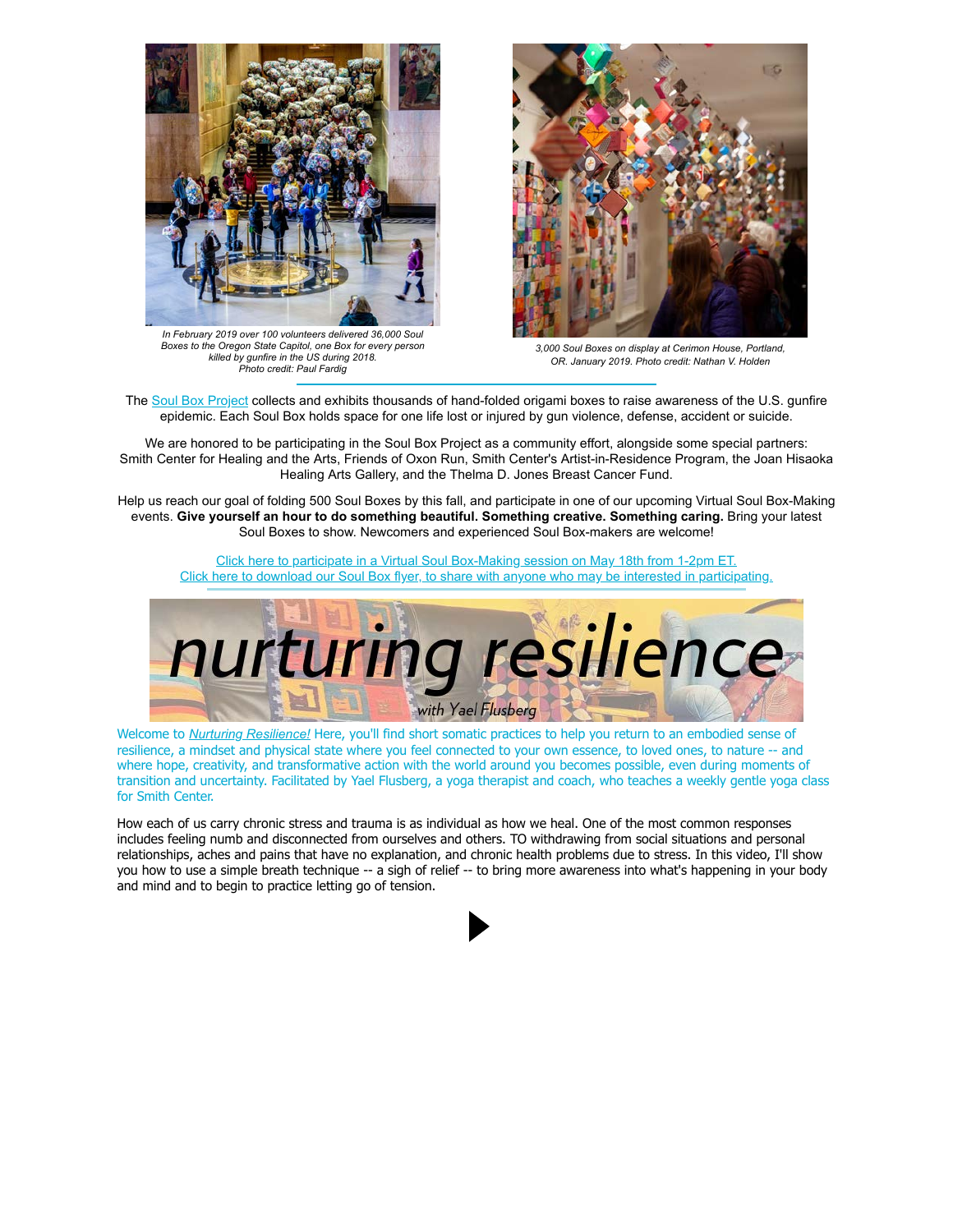Yael Flusberg, C-IAYT, E-RYT500, RM/T, MS



In this weekend's Come Write with Us: Embracing Light and All That's Blooming with Poetry workshop with Kathleen O'Toole, seven women came together for a beautiful morning of poetry.

It only takes a few minute pause to connect with nature. On Saturday morning we listened to delightful poetry that brought us together as a group, took us closer to the blissful simplicity that is right in front of us, and allowed us to express some of what we enjoy each Spring. Here are the Haikus that I wrote during our off-screen writing time. Thank you Kathleen and to all of the women that joined us this Saturday. What a special morning together!



Blue Heron rises Flies above morning mist I pause and glide too

Underneath our canopy Every shade of green A hidden gem

Green stalks Bloom yellow and white Kitchen table vase

*Kiersten Gallagher*



Today's recipes for Veggie-Loaded Tofu Scramble and Shiitake Bacon are brought to us by Chef Kara Garrett.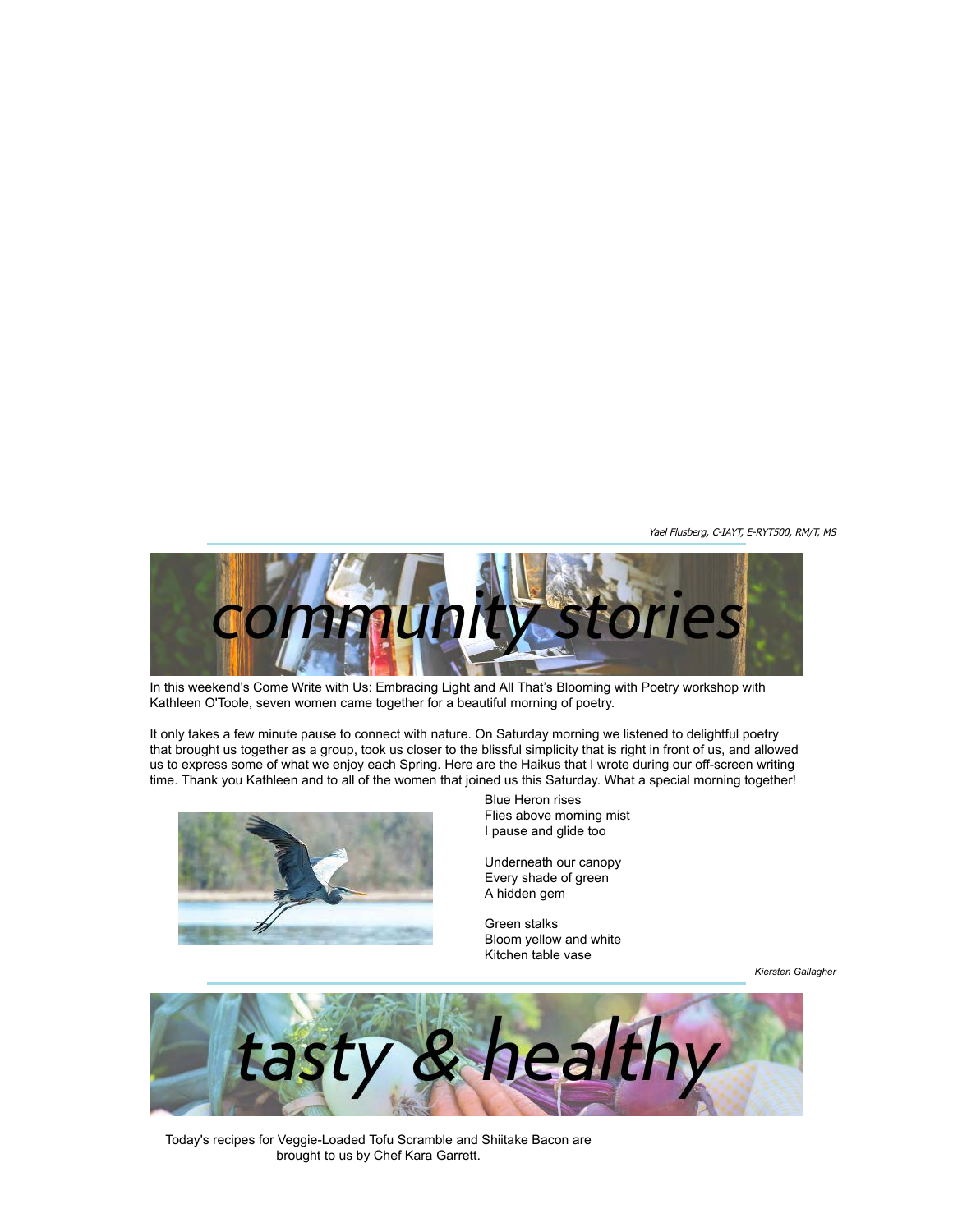**Add some protein to your mornings with Chef Kara's fun tofu scramble, and snack on the delicious shiitake bacon any time of the day!**

[Click here to download the recipes for Veggie-Loaded Tofu Scramble and](https://u4479449.ct.sendgrid.net/ls/click?upn=3sgrXn5Ev5tKVcoBK0A6CgAHr74k0xcNCOw-2B-2F3C0qbclpov4UALDxxb0fS7hpvv2KOb9fiMp0X23SoNXCdRMJJptWmwsWx7oFFHzsgvOfNOHonYimmRBoO7aYDmEmkeY6J1q0hCQNDrFq-2Fma74RBoUemeUF73JaNH-2BROLM-2F-2BB-2FA-3Did2O_5WEKUCHOOKEmpAePquxKW8mz8KxSlNJE8q6LGByFHASLHkY3PAVnX0uan0usBqR4ZgOg70CAYmaHqAqs2ECz4MumhDSU6e2ReAjaDnJuqUHldRl5mHPEZeH8qDbsz4upOVhRTCNwmJdk0qm0AHNnBguz9SC8jjNY6obgMh4owxlhzSZqhDwPJdYrNCZI3dv0LbdvlNXvedEYQByLn-2FmsUXWMrcJWsntXIco1-2Bbufc3hMH8jkrzPp4BofP2NGk07qQrfbBxZMifFQbXLolTRgFkVnPNjyj9WTG7TkopfK5dNwiXZwvJMcP8qo6Af52yVUNrC3F1YLW-2B2LqmyrEbJnobldqjmdgL38fO7vu0tR2ENUaNLOHjpR8JwXrSQ-2BRAptNKfukv73I4Q2-2BGL-2B6iXCkQ-3D-3D) Shiitake Bacon.







*If you do nothing else for your wellbeing today, do the "three good things" exercise: Write down three things that have gone well in your day, big or small.*

*Instructions for Personal Use:*

- Write three things that went well today, big or small
- Reflect on what about you or the situation made you able to appreciate
- it Repeat 3-6 times per week You can add what you feel good about in the world, in your community, in your relationships

[Click here to read more about The Three Good Things exercise from Creative](https://u4479449.ct.sendgrid.net/ls/click?upn=3sgrXn5Ev5tKVcoBK0A6CgIaNBPYJdgwFLmseRS4gyXx4RO9sVtHe3ZvEeygR9QSsk-2BHMJCASxhPUeZSy-2BI0cBnivONM7VGHdnJQz-2FJtOF5nBKgAk1v89FWU1bopmY5ZRmi81udn8aG7tg-2FDuOzx7VdSbLbS5NclnKrAPYso3Ao-3Ddk8y_5WEKUCHOOKEmpAePquxKW8mz8KxSlNJE8q6LGByFHASLHkY3PAVnX0uan0usBqR4ZgOg70CAYmaHqAqs2ECz4MumhDSU6e2ReAjaDnJuqUHldRl5mHPEZeH8qDbsz4upOVhRTCNwmJdk0qm0AHNnBguz9SC8jjNY6obgMh4owxlhzSZqhDwPJdYrNCZI3dv0LbdvlNXvedEYQByLn-2FmsUXWMrcJWsntXIco1-2Bbufc3hMH8jkrzPp4BofP2NGk07qm0D0xrWAlJ8y74V20sv2mr-2FPmjireMHewxkNpzdlMdeQNQarEJBT2-2FOXAqwmw91Kjf4Nb6VXhlHVr-2B3ZLOufHR6VS5Jl8Uz-2BhjqGLDp6EOhQUbLVApWRm1HTD4ZvyYfwXPSuCn-2FLNYrwnA9AF6gpTA-3D-3D) Wellbeing Workshops.

*When the pandemic hit, [Project Knitwell](https://u4479449.ct.sendgrid.net/ls/click?upn=3sgrXn5Ev5tKVcoBK0A6Cv6UsWOBk-2Be9qGylaUjYQBpdFsI0-2BV9-2Bc-2BsrkyKpkyXZNm-2Be7iyySc5dEjMOf0zcFQ-3D-3DDBf__5WEKUCHOOKEmpAePquxKW8mz8KxSlNJE8q6LGByFHASLHkY3PAVnX0uan0usBqR4ZgOg70CAYmaHqAqs2ECz4MumhDSU6e2ReAjaDnJuqUHldRl5mHPEZeH8qDbsz4upOVhRTCNwmJdk0qm0AHNnBguz9SC8jjNY6obgMh4owxlhzSZqhDwPJdYrNCZI3dv0LbdvlNXvedEYQByLn-2FmsUXWMrcJWsntXIco1-2Bbufc3hMH8jkrzPp4BofP2NGk07qe0pjYBeRgSuQEtft4ix8qgO-2FAImTrj08Qh2Ny2v2J-2FRaBp8bl6CKDbPzsj0nRJ0Sn7wROfvCYJtuSeZRnY1USwIYtUggYd3A3Kbo7T4yF37F1mhWuoPUT37CBWwNUOkYcaaqFQ0lP8XthR-2B6iEDf3Q-3D-3D) (PK) had to stop its in-person knitting instruction in its dozen-plus partner sites around the Washington, D.C. region. For more than 10 years, Project Knitwell has successfully offered knitting instruction as a wellness tool for people in the DC area going through stressful situations.*

Click here to read *Pandemic Knitting Benefiting [Patients, Others in Stressful Situations](https://u4479449.ct.sendgrid.net/ls/click?upn=3sgrXn5Ev5tKVcoBK0A6Cv6UsWOBk-2Be9qGylaUjYQBqiLvH6Rax6QSbODRWtJ8C5kKux7mBspC9UcFaSAEbH1C5OAD0zjrigR9-2FgXBXNE4DaqAC-2F9pFbXHVj0-2BY69PxTcmXRHJuPzfolfRT9hQMa-2BzYz-2BTR9YDo1R-2BiCGKnRLU0-3DXA_8_5WEKUCHOOKEmpAePquxKW8mz8KxSlNJE8q6LGByFHASLHkY3PAVnX0uan0usBqR4ZgOg70CAYmaHqAqs2ECz4MumhDSU6e2ReAjaDnJuqUHldRl5mHPEZeH8qDbsz4upOVhRTCNwmJdk0qm0AHNnBguz9SC8jjNY6obgMh4owxlhzSZqhDwPJdYrNCZI3dv0LbdvlNXvedEYQByLn-2FmsUXWMrcJWsntXIco1-2Bbufc3hMH8jkrzPp4BofP2NGk07q5rEKlM5hSEZfe3AsLZpCwkT9DjsjwUiB-2FekcSZQZ2lmzF-2Bdaorc0KqYQ6VzReew8Ix8Fx58zxu916MB75GyP3Ny-2FeD0WCHkLNRbPyLJDdsIHShbFKt0TXOFuKmFDp7RES0LGoV74JqkwGh4cZbnqRw-3D-3D)*. *PK offers one-on-one knitting*



*instruction via Zoom.*



*PK program participan Bettina models the cowl she knitted*



*People have become concerned about their local neighborhoods in a way they were not before. "The findings were very clear: a majority of people thought that each of their local facilities – from access to fresh air and good local shops through to transport services – had become more important to them because of the pandemic."*

Click here to read *[How Hybrid Work Can Make Our Cities Better](https://u4479449.ct.sendgrid.net/ls/click?upn=3sgrXn5Ev5tKVcoBK0A6CsQsJXO2qkLoaHIOK8j-2BAP-2F8rkF4Ip0kfn0A3VpB8I08bUy-2FbLO4mb5NwTJwTN2l1cERjbd5OwO78Rwfcj5yW0LbN6efkFdRSrrZbDKVoie9K6fhrQbaH9Wfc-2FrFFNcEyw-3D-3DP_sU_5WEKUCHOOKEmpAePquxKW8mz8KxSlNJE8q6LGByFHASLHkY3PAVnX0uan0usBqR4ZgOg70CAYmaHqAqs2ECz4MumhDSU6e2ReAjaDnJuqUHldRl5mHPEZeH8qDbsz4upOVhRTCNwmJdk0qm0AHNnBguz9SC8jjNY6obgMh4owxlhzSZqhDwPJdYrNCZI3dv0LbdvlNXvedEYQByLn-2FmsUXWMrcJWsntXIco1-2Bbufc3hMH8jkrzPp4BofP2NGk07qhEvD8A0-2BNEHzn8q6c8reSzCKPYJTjKddMuCHZX1Y-2Br1LAvxbw8poNKehPeAP69Byk2-2F8JnDfCuBjCTvYHzJ01DLq1vPs9S-2BoVRaeiCOCUFKJILeaW9evTEDtkT-2FrG53euyGjZxEwPzop4NaMFgXyqA-3D-3D)*. Click here to read *[The 15-Minute City Is Having a Moment](https://u4479449.ct.sendgrid.net/ls/click?upn=3sgrXn5Ev5tKVcoBK0A6CsQsJXO2qkLoaHIOK8j-2BAP-2F-2Bv6Tz3JYUBdmpJAGR-2B8SX2wkIIzhu5i2R0BlmvEPcQDTiTras7-2FkOHu6mQZhNmtOSdwdcLcj4Gb3YV5cqRp0DJ86kUs65iD5mEfJrIErT-2BQ-3D-3Dku0t_5WEKUCHOOKEmpAePquxKW8mz8KxSlNJE8q6LGByFHASLHkY3PAVnX0uan0usBqR4ZgOg70CAYmaHqAqs2ECz4MumhDSU6e2ReAjaDnJuqUHldRl5mHPEZeH8qDbsz4upOVhRTCNwmJdk0qm0AHNnBguz9SC8jjNY6obgMh4owxlhzSZqhDwPJdYrNCZI3dv0LbdvlNXvedEYQByLn-2FmsUXWMrcJWsntXIco1-2Bbufc3hMH8jkrzPp4BofP2NGk07qzpJX2hT6YrA38INtlM8GFcfpO-2FPciC93FciAO4qSFWDoBKH2Cv7Lt5XrcPP4e8KettNTrslk2mehEun36bEair0GbivWoWuVaiOtgLdKOWLxA8REHEWTaJrBYT0QhmTy63t8DDLwyJxD3HtXBCav3A-3D-3D)*.

If you enjoy our programs, please consider paying it forward by making a monthly donation to Smith Center. A gift of \$25, \$15, or even \$10 a month helps to sustain us and provide more free and low-cost resources to our community. smithcen





**Our Contact Information** Smith Center for Healing & the Arts 1632 U Street NW Washington, DC 20009 202.483.8600 [http://www.smithcenter.org](https://u4479449.ct.sendgrid.net/ls/click?upn=h01KiVVX1GutnfgMP0siTHx-2FIpgtPOihYxaFH1gL8r6ghKUXJQ0pFsWfB48MFlgbncrwY-2BZBAjMaD-2B9K2B3A4Q-3D-3DYUkw_5WEKUCHOOKEmpAePquxKW8mz8KxSlNJE8q6LGByFHASLHkY3PAVnX0uan0usBqR4ZgOg70CAYmaHqAqs2ECz4MumhDSU6e2ReAjaDnJuqUHldRl5mHPEZeH8qDbsz4upOVhRTCNwmJdk0qm0AHNnBguz9SC8jjNY6obgMh4owxlhzSZqhDwPJdYrNCZI3dv0LbdvlNXvedEYQByLn-2FmsUXWMrcJWsntXIco1-2Bbufc3hMH8jkrzPp4BofP2NGk07qLFs4RL33lz5WU4eJsZiyXnmmftiOVITzdwtsoccMW6-2BH-2BemLMZyRx34FP0STCjYKlhXSCct6eW-2BfMNnwO1i5iD6NknP6hilC1LXl-2BsZ7Fzqf828LgzngQOh54Tg3F3p-2Bw-2FMIWexLiS3ZY1-2BQjF8y4w-3D-3D)

[Make a Donation to](https://u4479449.ct.sendgrid.net/ls/click?upn=3sgrXn5Ev5tKVcoBK0A6CgAHr74k0xcNCOw-2B-2F3C0qbfvDrZtw1BvZufdyuLG7HrwIFmWahh9IxKcGmw0iOSCWg-3D-3DvT_y_5WEKUCHOOKEmpAePquxKW8mz8KxSlNJE8q6LGByFHASLHkY3PAVnX0uan0usBqR4ZgOg70CAYmaHqAqs2ECz4MumhDSU6e2ReAjaDnJuqUHldRl5mHPEZeH8qDbsz4upOVhRTCNwmJdk0qm0AHNnBguz9SC8jjNY6obgMh4owxlhzSZqhDwPJdYrNCZI3dv0LbdvlNXvedEYQByLn-2FmsUXWMrcJWsntXIco1-2Bbufc3hMH8jkrzPp4BofP2NGk07qQg9dOX7zXmFy-2BQS4nPCg8zcLi1rpYlqXT-2F8g2tAWgEr7PwcGceMNbRdmtIKvmAC85aGU5DKJEBU-2FP-2FQTHKVXIcUXE33rqVWFCVfXNvXL89HZkhg0t6uRU6dZ1ds2lYkw3ZOCNiii31kqtRpn-2BG8CtA-3D-3D) Smith Center